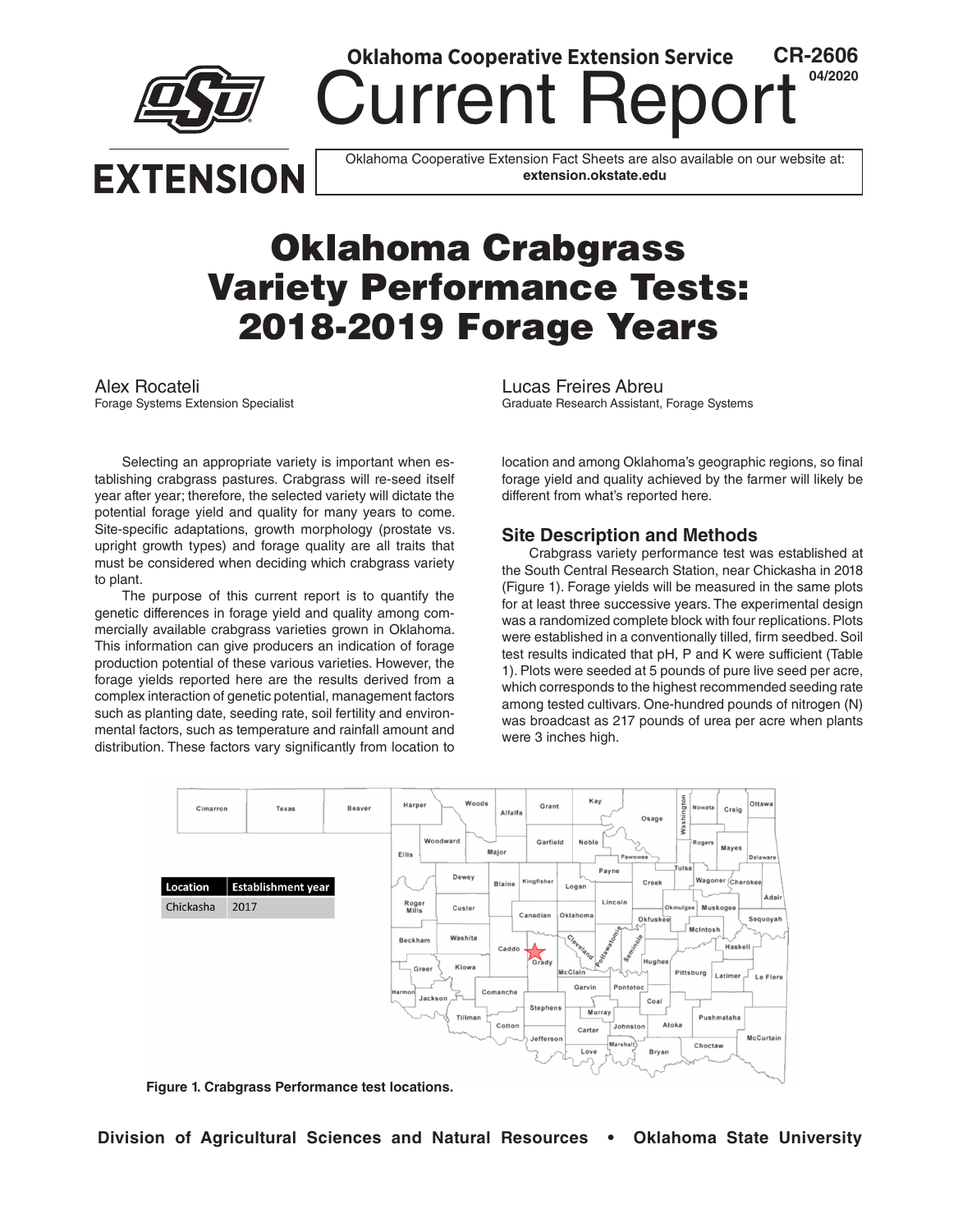| Location  | Establishment date | Soil texture | pН  | $NO3-N (lbs./A)$ | STP <sup>t</sup> | STK |
|-----------|--------------------|--------------|-----|------------------|------------------|-----|
| Chickasha | 5/8/18             | silt loam    | 6.4 |                  | 76               | 336 |

1 STP: soil test P index; STK: soil test K index

**Table 1. Location information.**

Plots were hand-weeded during the establishment phase to avoid potential herbicide injury. Crabgrass grows aggressively during early spring; therefore, early-season weeds (after crabgrass emergence) were few and controlled by hand weeding.

Forage yield was measured by hand clipping three 1-square-foot quadrats per plot, 1-inch above the soil surface. Plots were mowed and cleaned to simulate hay harvest immediately after sample collection. Samples were oven-dried until constant weight to determine total dry forage yields. Subsamples were sent to the Soil, Water and Forage Analytical Laboratory in Stillwater for crude protein (CP) and total digestible nutrient (TDN) analysis. Forage sampling (cut) every six weeks occurred, which generally results in two cuttings; however, weather conditions such as severe drought and excessive rain postponed some cuts to later dates.

#### **Field Observations and Findings**

In 2018, appropriate rainfall and temperature after seeding (May 8) resulted in fast seedling emergence. A total precipitation of 7.5 inches allowed excellent crabgrass growing conditions from emergence to seed formation, which took approximately six weeks (May 15 to June 27). Then, an average forage production, CP, and TDN of 2.10 tons per acre, 15.8% and 64.1% were reported for the first cut (June 29). The cultivars Quick-N-Big spreader and Quick-N-Big were the top high-yielding cultivars at the first cut, followed by Dal's Big River and Red River. However, forage quality analysis based on a single composite forage sample for each variety suggested that the "Quick" cultivars had lower CP and TDN values than the "River" cultivars. As their names imply, the "Quick" cultivars produced taller and higher tonnage forage and achieved maturity seven to eight days quicker than the "River" varieties. Achieving plant maturity at earlier dates might be the leading cause of their reduced CP and TDN values.

After the first cutting, no precipitation and very low soil moisture at 5-centimeter soil depth ([www.mesonet.org](http://www.mesonet.org)) were observed for a month (June 30 to July 28) in 2018. This dry soil condition, combined with high temperatures, resulted in the death of the recently cut crabgrass plants. However, 2 inches of rainfall in early August allowed new crabgrass seedling emergence, then an additional 10 inches total precipitation for the next five weeks allowed crabgrass growth during late summer and seed formation in early fall. Finally, a second cut was performed in late October, where all cultivars had similar forage yield, averaging 1.15 tons per acre.

The seeds produced by all crabgrass cultivars in early fall 2018 emerged in late April 2019, alleviating extra costs associated with replanting. Total precipitation of 12 inches in the next six weeks after emergence (May 1 to June 15) allowed excellent growing conditions for crabgrass. However, an additional 2.5 inches of rainfall scattered in the last two weeks of May delayed the first cut to July 2 (eight weeks after emergence). All cultivars had a similar performance at the first cut in 2019. Forage yields averaged 2.1 tons per acre. Crude Protein ranged from 9.6% to 7.2% and TDN values ranged from 59.7% to 56.4%.

As observed in 2018, no rainfall fell for an entire month after the first cutting in 2019; however, soil moisture at the 5-centimeter soil depth ([www.mesonet.org\)](http://www.mesonet.org) was appropriate for the recent cut crabgrass plants to regrow. After seven weeks of regrowth, all crabgrass cultivars produced seeds and were harvested on Aug. 27. All cultivars had similar yields, averaging 1.08 tons per acre. After the second cutting, plants regrew to a height of 3 inches and ceased growth in October.

#### **Final Considerations**

Crabgrass forage yields were similar in both tested years. According to the results, with proper establishment and management, producers can expect about 3.0 to 3.5 tons per acre of forage production annually in south-central Oklahoma if similar weather conditions occur in the future. Cutting crabgrass at six weeks after emergence seems to be a good option because plants are at their peak yield, still hold very good to excellent forage quality and re-seed the pasture. Although postponing crabgrass cutting to eight weeks after emergence did not reduce forage yields, it drastically reduced forage quality. Finally, based on visual observations, harvesting the "Quick" varieties at five weeks after emergence (right after seed formation) rather than at six weeks after emergence might not affect forage yields, but it may increase forage quality.

#### **Acknowledgments**

Thanks to Oklahoma Agricultural Experiment Station (OAES) superintendent Michael Pettijohn for assisting field operations such as soil bed preparation, weed/pest control and alley maintenance. The contribution from undergraduate students interns Regina Campbell and Evandro Oliveira is appreciated. Special thanks to R.L. Dalrymple for providing the seeds used in the trial.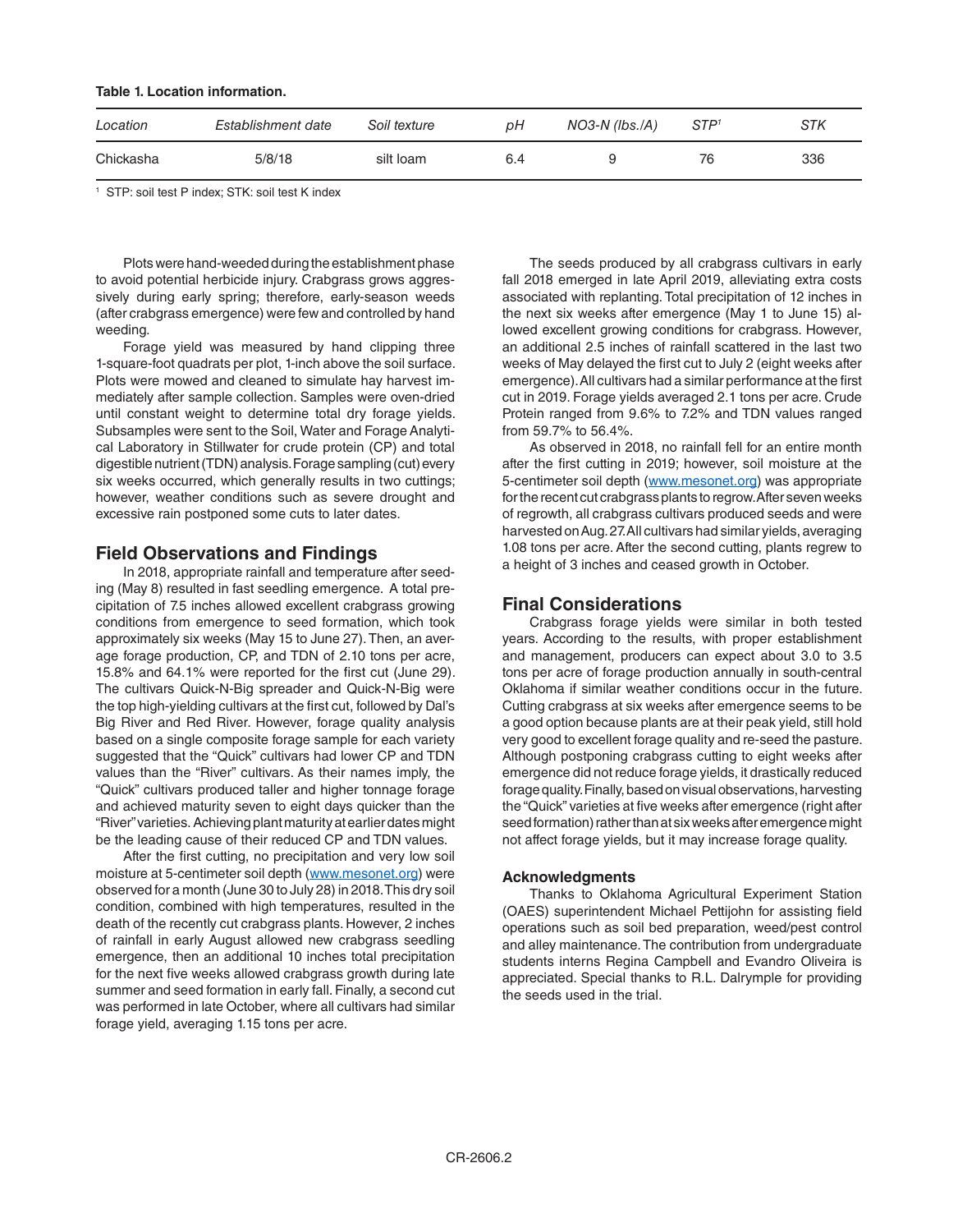### **Crabgrass Performance test – Chickasha, OK**

|                      | 2018                                 |           |       |                          | 2019                                        |           |           |     |                             |      |
|----------------------|--------------------------------------|-----------|-------|--------------------------|---------------------------------------------|-----------|-----------|-----|-----------------------------|------|
|                      | Forage Yield<br>Tons Dry Matter/Acre |           | $CP*$ | TDN*<br>$\%$             | <b>Forage Yield</b><br>Tons Dry Matter/Acre |           |           | СP  | <b>TDN</b><br>$\frac{0}{0}$ |      |
| Entry                | 10/27<br>06/29                       | Total     |       |                          | 07/02                                       | 08/25     | Total     |     |                             |      |
| Dal's Big River      | 1.9                                  | 1.1       | 2.9   | 16.8                     | 64.5                                        | 2.0       | 1.1       | 3.1 | 8.4                         | 58.0 |
| Quick-N-Big          | 2.2                                  | 1.1       | 3.4   | 13.3                     | 62.1                                        | 2.1       | 1.1       | 3.2 | 7.2                         | 58.0 |
| Quick-N-Big Spreader | 2.5                                  | 1.3       | 3.8   | 15.5                     | 63.5                                        | 2.3       | 1.0       | 3.3 | 8.0                         | 56.4 |
| <b>Red River</b>     | 1.8                                  | 1.1       | 2.9   | 17.5                     | 64.1                                        | 2.0       | 1.1       | 3.1 | 9.6                         | 59.7 |
| Mean                 | 2.1                                  | 1.2       | 3.2   | 15.8                     | 63.6                                        | 2.1       | 1.1       | 3.2 | 8.3                         | 58.0 |
| 5% LSD               | 0.4                                  | <b>NS</b> | 0.6   | $\overline{\phantom{a}}$ | -                                           | <b>NS</b> | <b>NS</b> | ΝS  | ۰                           |      |

**South Central Research Station, Grady County**

Design: Randomized Complete Block plot size: 60 x 60 feet harvested

No. of Reps: 4

 $NS=$  not significant at  $p = 0.05$ 

\*Crude Protein and Total Digestible values refer to composite samples from first cut in both years.

These data provided by the Plant & Soil Sciences Department of the Division of Agricultural Sciences and Natural Resources of Oklahoma State University. For additional information, contact Alex Rocateli [alex.rocateli@okstate.edu](mailto:alex.rocateli@okstate.edu) 



**Figure 2. Average daily temperature (line graph) and rainfall (bar graph) from Apr. 15 to Oct. 15 in each respective location and year. Weather data courtesy of the Oklahoma Mesonet.**